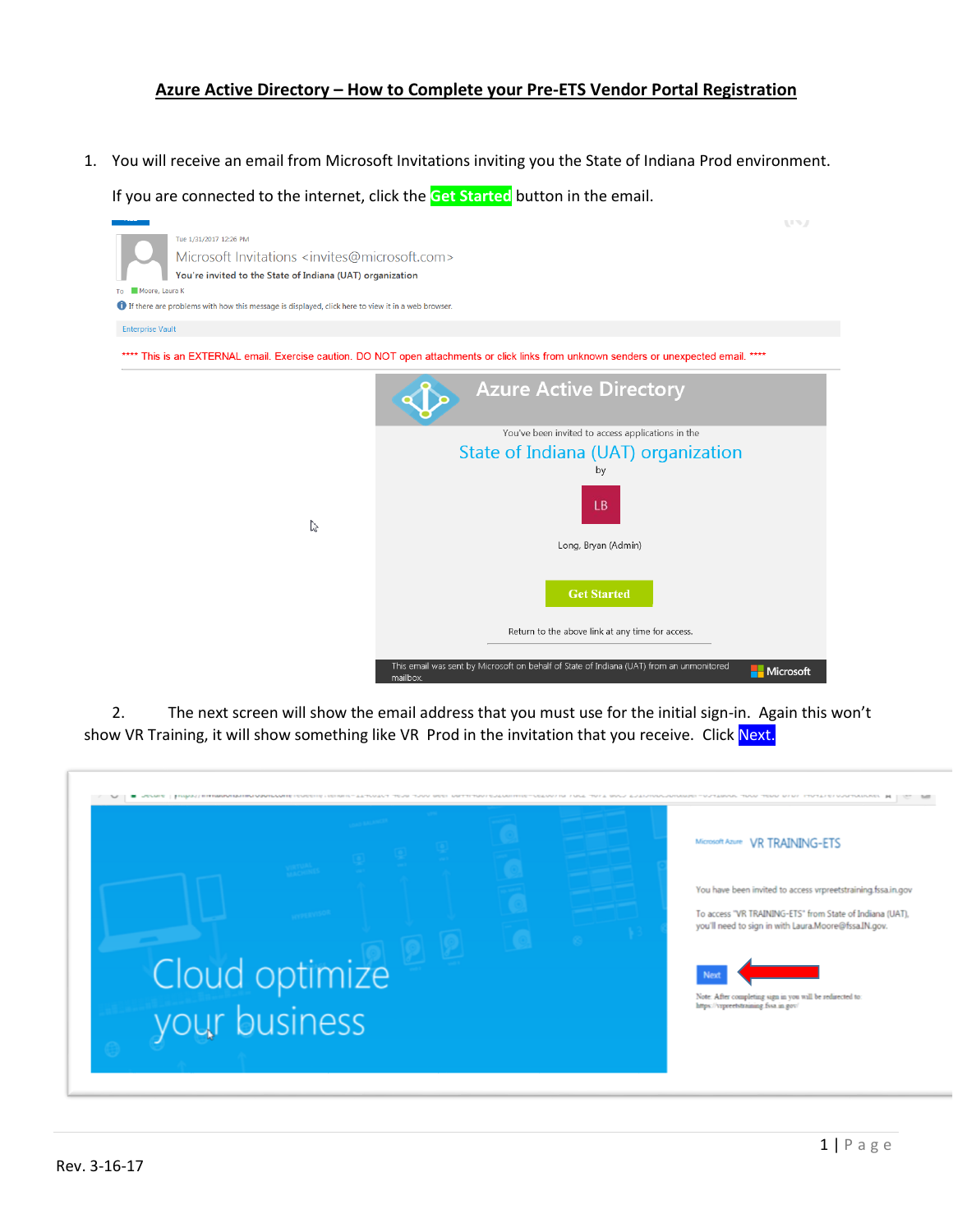3. The next screen is the login screen. This will prompt you to type in your email or phone number. Use the email shown in item 2. This is the email address with which you were registered. [For State Network users, the password is your normal State network password.]

| $\frac{1}{2}$ Sign in to your account $\times$                                                                                                                                                              | $\begin{array}{c c c c c c c} \hline \text{A} & \text{B} & \text{B} & \text{B} \end{array}$ |
|-------------------------------------------------------------------------------------------------------------------------------------------------------------------------------------------------------------|---------------------------------------------------------------------------------------------|
| ● Microsoft Corporation [US]   https://login.microsoftonline.com/114c61c4-4e3a-4506-aeef-ba44f4d07e32/oauth2/authorize?client_id=d87d3238-c033-44e4-90da-65fd24ce86a5&response_mode=form_post&respor ☆<br>C | $\circledcirc$<br>$\ddot{\cdot}$                                                            |
|                                                                                                                                                                                                             | <b>VR TRAINING-ETS</b>                                                                      |
|                                                                                                                                                                                                             | Work or school, or personal Microsoft account                                               |
|                                                                                                                                                                                                             | Email or phone                                                                              |
|                                                                                                                                                                                                             | Password                                                                                    |
|                                                                                                                                                                                                             | Keep me signed in                                                                           |
|                                                                                                                                                                                                             | Back<br>Sign in                                                                             |
|                                                                                                                                                                                                             | Can't access your account?                                                                  |
| ш<br>n n<br>.<br>m<br>TTT<br>Ш<br><b>TIL</b><br><b>TIL</b><br>.<br>ш                                                                                                                                        |                                                                                             |
| .<br>HH.<br>11 I<br><b>TIL</b><br>TTT<br>a di L<br>THE<br>a sa B<br>m<br>ШI                                                                                                                                 | Microsoft<br>C 2017 Microsoft<br>Terms of use Privacy & Cookies                             |

4. On subsequent entries to the portal, you may see a screen with your email account highlighted in blue. Click on your email account to proceed.